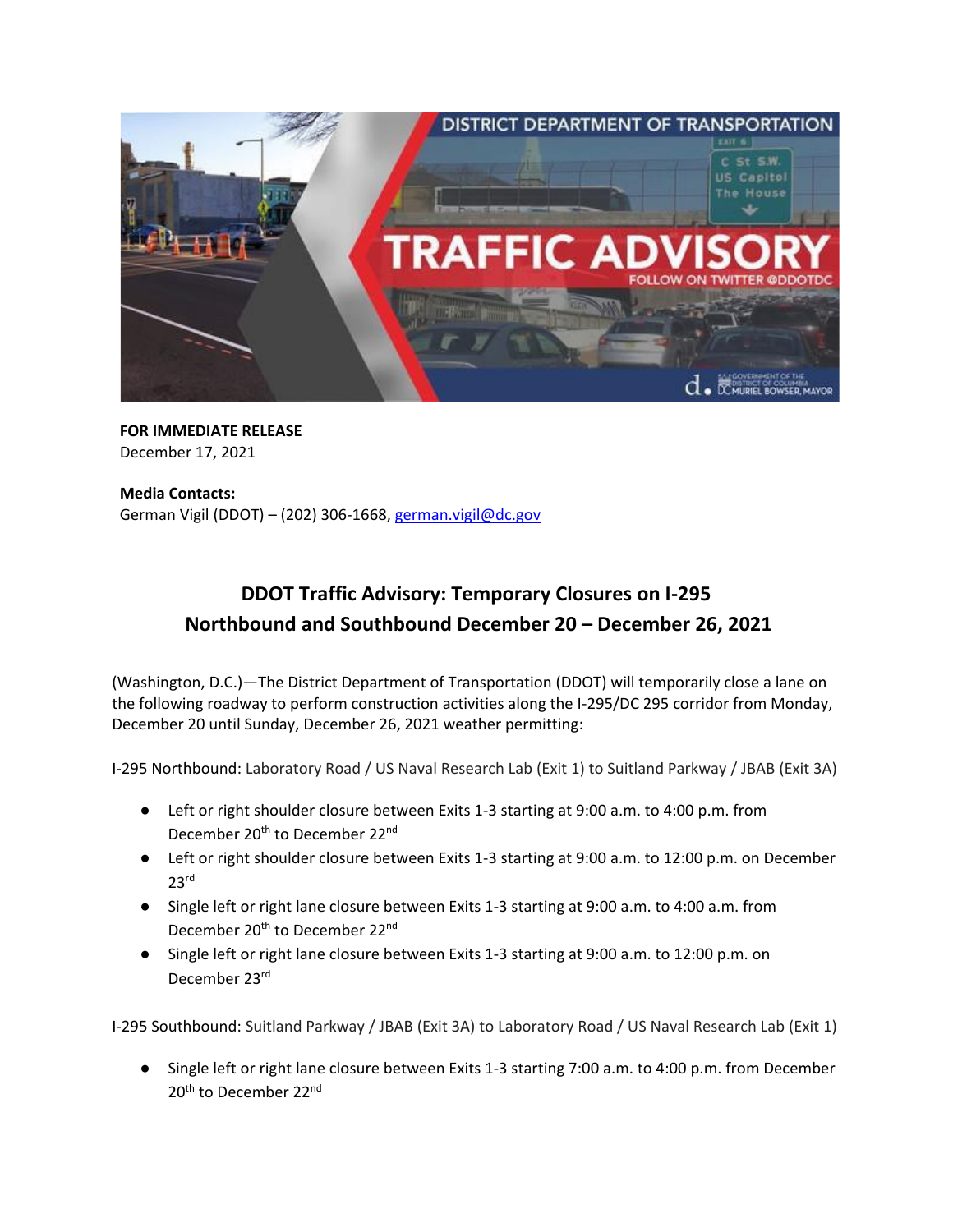● Single left or right lane closure between Exits 1-3 starting 7:00 a.m. to 12:00 p.m. on December 23rd

## Additional Work:

- Single left or right lane closure on Malcolm X Ave SE westbound from 2<sup>nd</sup> St. to South Capitol Street SE starting at 7:00 a.m. to 4:30 p.m. from December 20<sup>th</sup> to December 22<sup>nd</sup>
- closure on Malcolm X Ave SE westbound from 2<sup>nd</sup> St. to South Capitol Street SE starting at 7:00 a.m. to 12:00 p.m. on December 23<sup>rd</sup>
- Single left or right lane closure on Malcolm X Ave SE eastbound South Capitol to/from 2<sup>nd</sup> Street SE starting from 6:00 a.m. to 4:30 p.m. from December 20<sup>th</sup> to December 22<sup>nd</sup>
- Single left or right lane closure on Malcolm X Ave SE eastbound South Capitol to/from 2<sup>nd</sup> Street SE starting from 6:00 a.m. to 12:00 p.m. on December 23rd
- Full ramp closure on I-295 northbound on-ramp from MLK Jr. Ave SE to I-295 northbound starting at 6:00 a.m. to 6:00 a.m. **(continuous)** from December 20th to December 26th
- Single right lane closure on St. Elizabeths Ave SE from Gate 4 to Fifth Sterling Ave SE starting at 8:30 a.m. to 3:00 p.m. from December 20<sup>th</sup> to December 22<sup>nd</sup>
- Single right lane closure on St. Elizabeths Ave SE from Gate 4 to Fifth Sterling Ave SE starting at 8:30 a.m. to 12:00 p.m. on December  $23^{\text{rd}}$
- Single right lane closure on South Capitol Street SE northbound from Exit 2 (SB) to DC Streetcar Charge Station starting at 6:00 a.m. to 4:00 p.m. from December 20<sup>th</sup> to December 22<sup>nd</sup>
- Single right lane closure on South Capitol Street SE northbound from Exit 2 (SB) to DC Streetcar Charge Station starting at 6:00 a.m. to 12:00 p.m. on December 23<sup>rd</sup>
- Full ramp closure on I-295 northbound on-ramp from MLK Jr. Ave SE to I-295 northbound starting at 9:00 a.m. to 5:00 p.m. (continuous) from December 20<sup>th</sup> to December 22<sup>nd</sup>

All traffic controls will be in place to warn drivers approaching the areas. Motorists should anticipate moderate delays due to the lane is closure. Drivers are advised to stay alert while traveling through these locations and to be observant of the inspection and construction personnel.

For more information about efforts to improve the 295 corridors and to stay up to date on trafficrelated impacts and construction progress, please visi[t www.improving295dc.com.](http://www.improving295dc.com/)